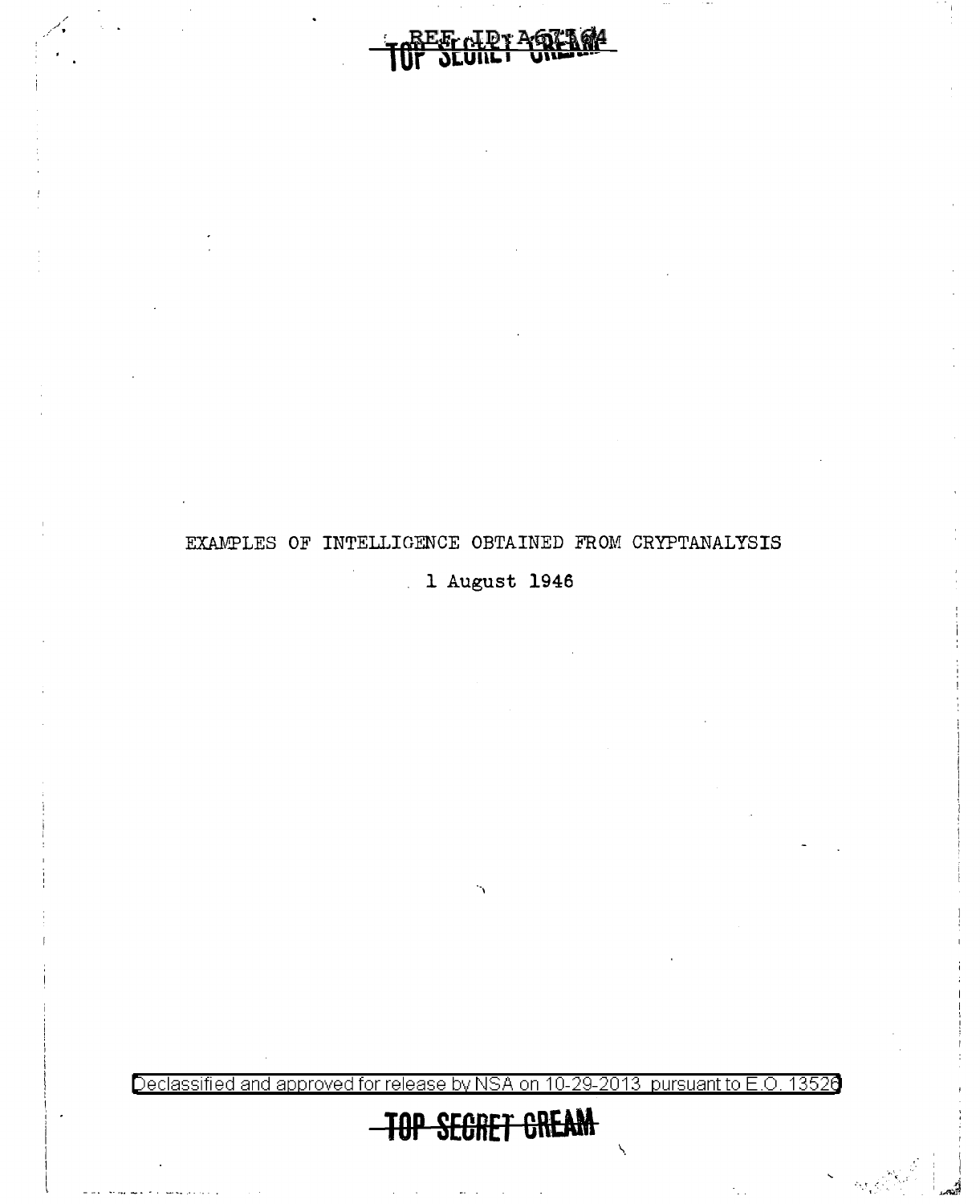## REF ID:A67564  $\frac{1}{2}$  and  $\frac{1}{2}$

#### INTRODUCTION

The following examples are selected from the files of the Army Security Agency to illustrate the different kinds of information obtained from cryptanalysis of enemy messages and, where possible, the action taken and results achieved.. Two of the examples also indicate the importance of protecting this source of information.

- I. Japanese Army Systems
	- A. The Hi-81 and the M-2? Convoys, November 1944
	- B. The Japanese Attack on Aitape, 10 July 1944
	- C. The <u>Tachibana Maru</u>, summer of 1945<br>Japanese Military Attache Systems
- II.
	- A. Japanese description of the West Wall November 1943
	- B. The OSS in Lisbon, 1943
- III. German Diplomatic Systems
	- A. Oscar Hellmuth, Secret Agent, 1943
	- B. Cargo of Monte Albertia
- IV. German Low Echelon Army Systems
	- A. Signal Intelligence Operations in the Field

SECRET CREAM-

V. Japanese Navy Systems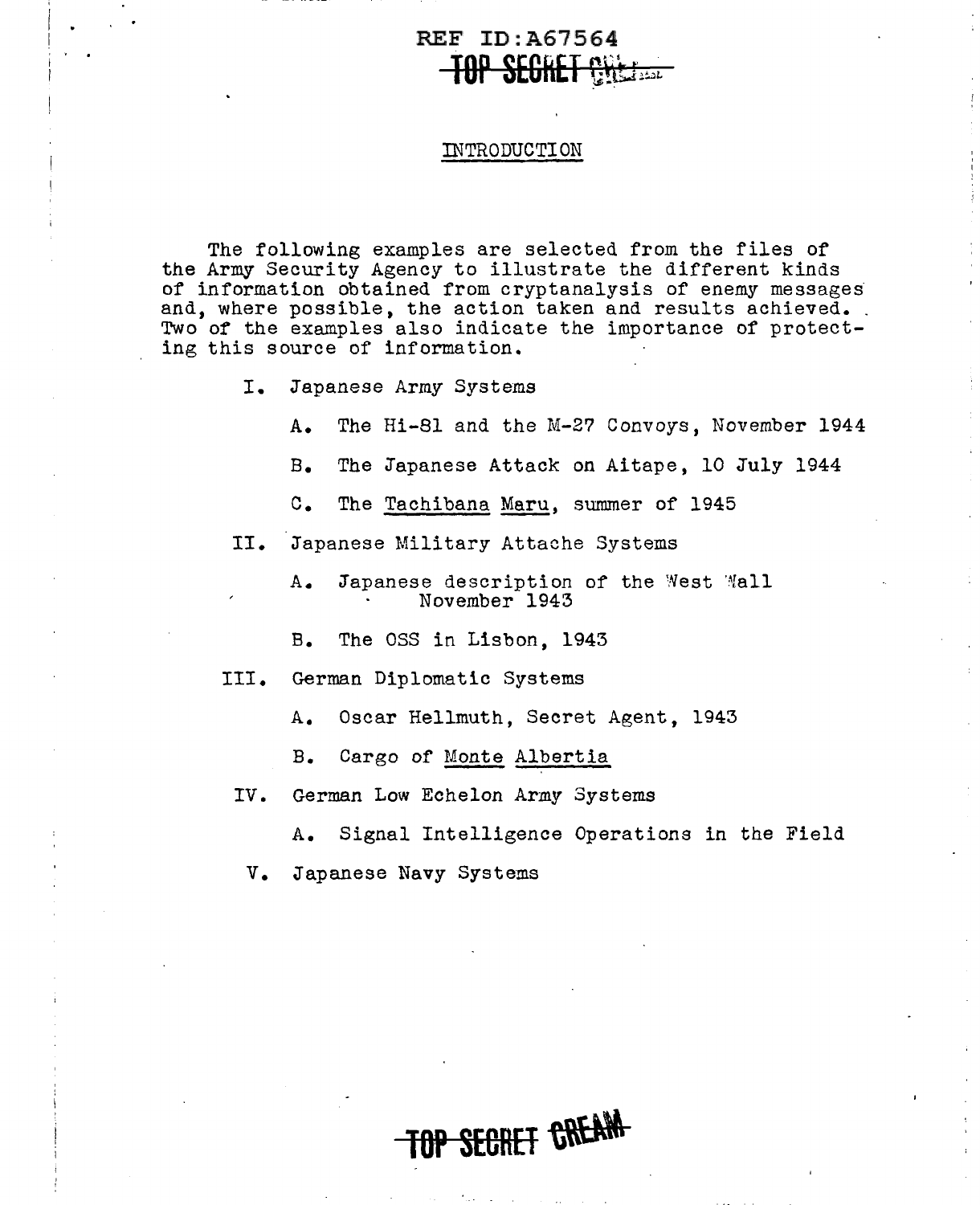# r ' .  $\blacksquare$

·.,

## I. Japanese Army Systems

A. The Hi-81 and Mi-2? Convoys, November 1944

1. On 14 November 1944 the First Transport Staff in Moji sent a cryptograph<sup>eb</sup>radio message to the airforce units concerned requesting air escort for two convoys, the Hi-81 and Mi-2?, carrying troops to reinforce the Philippines. According to the message, which was read by the Army Security Agency, one of the convoys consisted of ten ships, tankers and escort ves- .sels; it was to leave Mutsure on the 15th; the route, including noon positions from the 15th through the 22nd, was given. (Jll925) The convoys immediately encountered difficulties. According to a series of Japanese Navy messages which were read by the United States Navy, the Akitsu Maru was sunk by a submarine on 15 November.  $(15/11/44 \quad 1517 \quad \overline{J}N147G)$  On 17 November the Hi-81 reported being sighted by a B-29, with strong indications that the Mi-2? had also been sighted. (17/11/44 1611 JN147G) Four hours later the Mayasan Maru was torpedoed.  $(17/11/11)$ 44 2002 JN147G) The final score for both convoys according to messages read by the Army Security Agency, was six ships definitely sunk, one ship disabled and one ship on fire. (J32?3, J3259, J44932, Jl6120, Jl6852) The diaries of two of the survivors, which were later picked up in the Philippines, confirmed the information obtained from the messages on the serious damage inflicted on the convoy and added that one aircraft carrier was also sunk. (Advatis Bulletins nos. 303 19 Feb 45 and 343 27 Feb 45)

2. This episode may be used to illustrate another important aspect of the work of obtaining intelligence from enemy . traffic. The careful study of the external aspects of messages by the sections dealing with traffic analysis made it possible to recognize a convoy message in raw traffic, and to concentrate all efforts on translating it in time to be of use.

3. Another point illustrated by the history of the Mi-81 and Mi-2? convoys is the method adopted to protect the source of information. The sighting of the convoys by B-29's explained to the enemy  $phi$  submarine attack.

B. The Japanese Attack on Aitape, 10 July 1944

1. A summary of the Aitape-Wewak operations in the summer of 1944 illustrates how useful this type of information may be in making estimates for the planning. of operations. Messages read early in the year at Central Bureau, Australia showed the status *ot* Japanese forces in the area between Madang and Hollandia; the existence of acute supply problems was revealed .and the number of front line troops together with the state of arms and equipment was given. The subsequent withdrawal of these units into the Wewak area was not unexpected to the

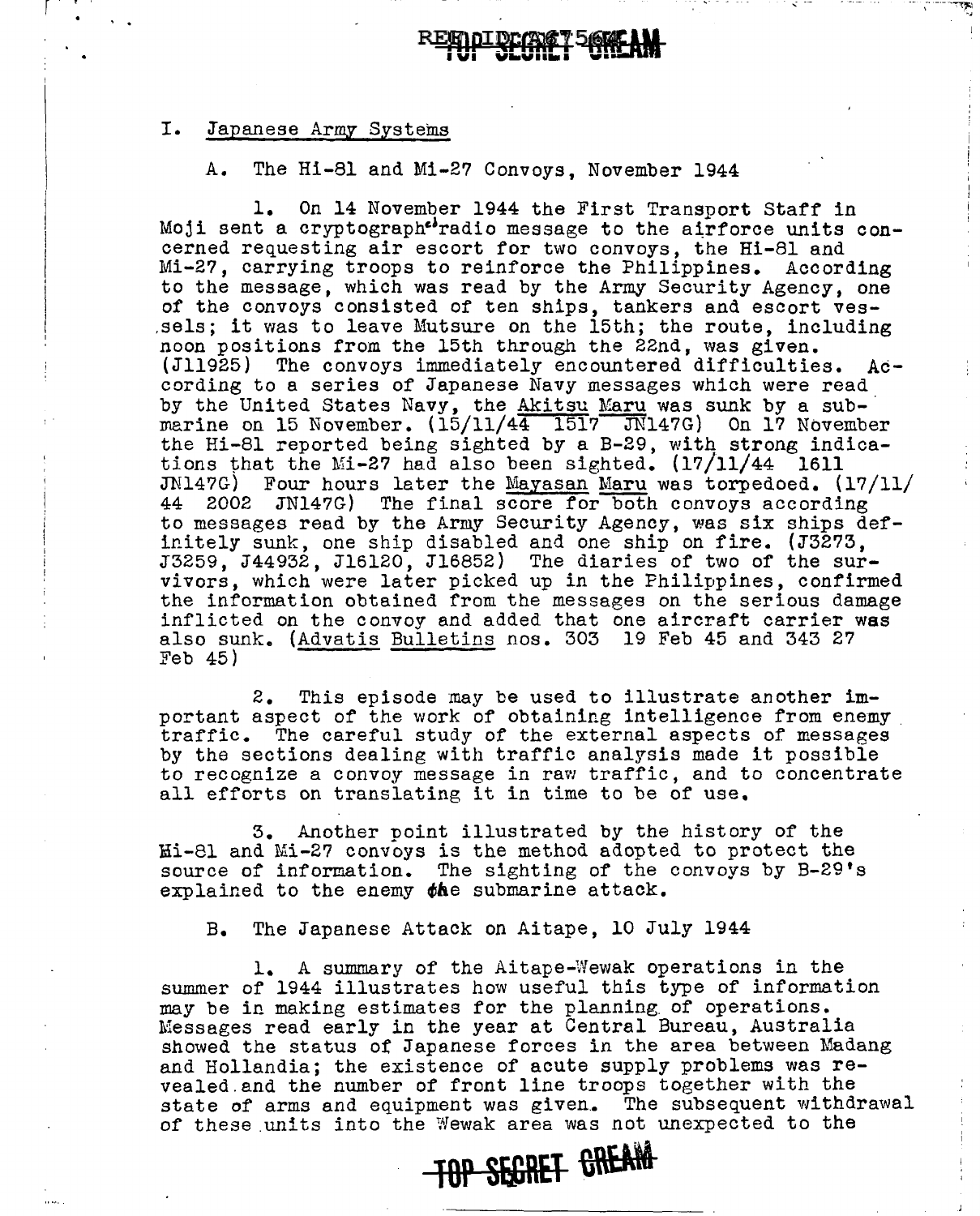**HARGE SKAN** 

-·---------------··----------- -----

American command. By the end of May the Japanese found their position untenable and decided to attack. A 28 May message, which was translated by the Army Security Agency on 1 June, mentioned supplies needed by the 18th Army, controlling operations in eastern New Guinea, which must arrive at Wewak by the end of June in order to be of use in "the attack *on* Aitape." (Fl3408) A 20 June message from the 18th Army translated 25 June, supplied the information that an all-out attack against the US Aitape perimeter was to begin about 10 July. The message gave the detailed disposition of each division under the command of the Army with the planned operations of each division in the attack; total strength of the forces involved was stated to be about 20,000. (Fl9959)

2. The information was forwarded to the Commander in Chief, Southwest Pacific Area. The Japanese attack was made on schedule, and the results were reported in a message of 13 August: According to the report of the Japanese Commander, most of the enemy artillery had been destroyed, the units decimated. The seriousness of the supply situation was shown by the description of how they had made their ten days supply of rice last twentyfive days: "By resorting to chewing it raw instead of cooking it, the period of consumption had been prolonged somewhat." The Commander concluded that, "Unless we can impress upon the enemy the greatness of the defensive strength of the Japanese Army, thereby striking terror into his heart, it will be impossible to defeat the enemy." (F25591)

c. The Tachibana Maru, summer of 1945

1

1. Early in 1945 it became apparent from reading Japanese traffic, that the enemy was attempting to redeploy their forces in the Netherlands East Indies. One of their objects was to withdraw units from the Banda Sea area to the comparative safety of Java and Sumatra. By June however lack of available water transport led them to try to make use of a hospital ship, the Tachibana Maru, for purposes other than those prescribed by the Geneva Convention. (J?4668) The ship was renamed the Hirose Maru (J71916) and assigned to transport 1500 troops of the 11th Infantry Regiment with 150 tons of ordnance and munitions from Tual in the Kri Islands to Surabaya. (J??56?) Precautions taken to provide against the possibility of search by an enemy vessel included supplying hospital clothing for the troops, having available daily sick reports and lists of medical supplies (J7?56?) and sending the regimental colors by air.  $(J89766)$  The ship left Tual 1 August, scheduled to reach Surabaya on the 5th. (J91835)

2. According to the New York Times' account however, the Tachibana, although marked by floodlighted red crosses twenty

**TOP SECRET CREAM**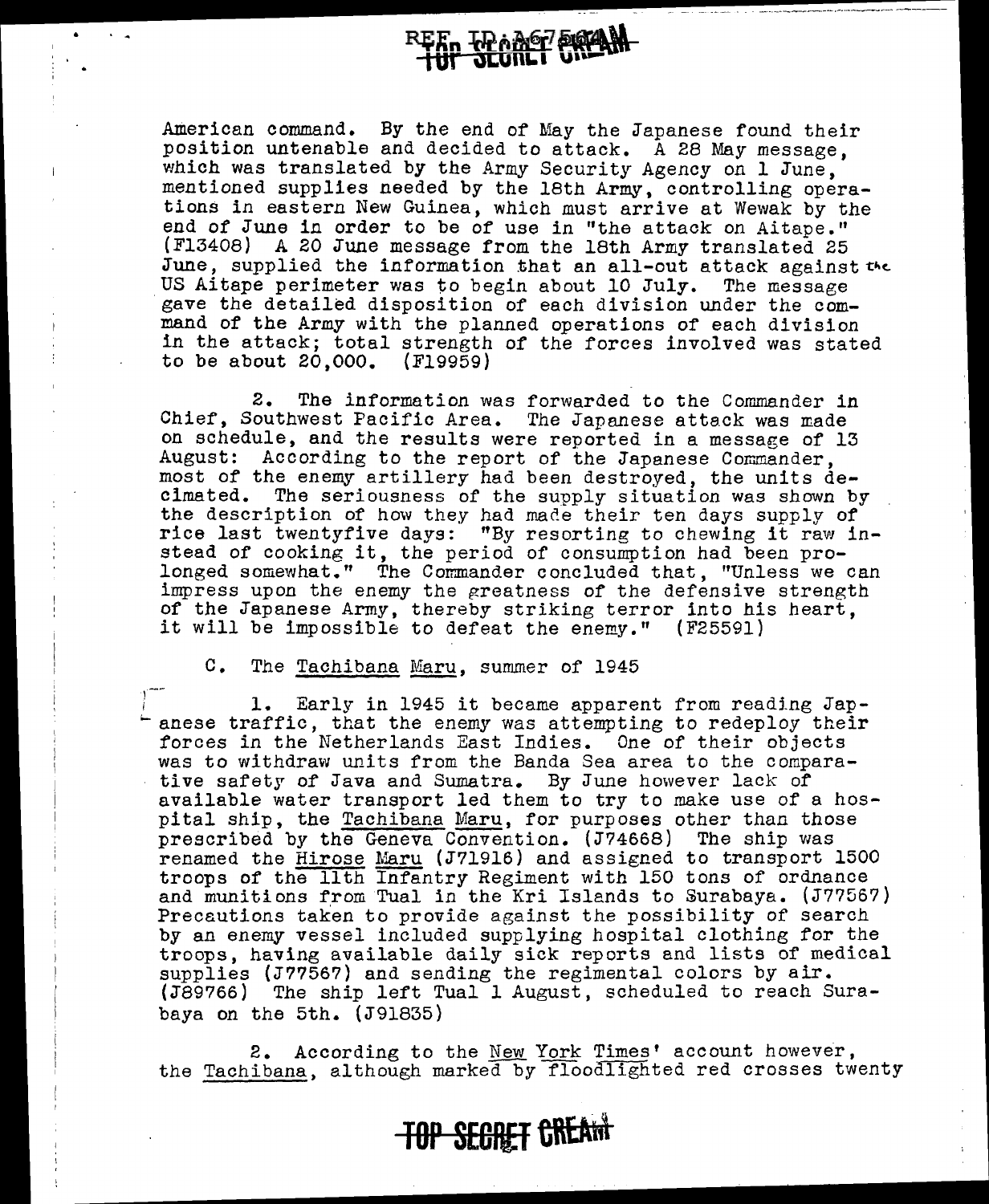feet high, was halted north of Timor by two destrovers. The discovery by a·search party that cases marked medical supplies contained munitions, while the only wound among the hospital patients was the result or a packing case being dropped on a thumb, led to the capture of the ship. (New York Times, 5 Aug 45; 8 Aug 45)

**BEFF SEGREAGREAM** 

3. Fully one month before this attempted deception, information about the Japanese plans for the unorthodox use of the hospital ship had been received from messages. Other messages translated in July made it possible to give the Navy exact information on ports of arrival and departure and loading and sailing times. Again the source was concealed by attributing the sighting of the ship to air reconnaissance. (New York Times, 8 Aug 45)

### II. Japanese Military Attache Systems

A. Japanese Description of the West Wall, November 1943

1. The value of intercepted diplomatic and military attaché traffic for military intelligence purposes is illustrated by quotations from the report of Colonel Ito, attached to the German Western Area Headquarters, who made the report after inspecting the Atlantic coast defenses in the autumn of 1943.

In the construction and location of fortifications, emphasis is mainly on the defense against landings at and the protection of the naval bases, especially the five submarine bases of Brest, L'Orient, St. Nazaire, La Rochelle and Bordeaux...The harbors, large and small, have been fortified with emphasis on the proper weapons and defenses for each particular location. We have confirmed the fact that defenses of places other than those with cliffs and precipices have all been fortified for more than 1,000 meters from the shore line. In the places where there are cliffs and precipices, a sharp lookout is kept. They have arranged things so that troops are held in reserve in the rear and can be immediately sent in as reinforcements...In order to protect her submarine bases and harbors, Germany has not only constructed defenses against sea attack, but has made powerful land front defenses...consists in constructing for several kilometers from the harbors defensive positions which connect nests of resistance and strong points. This defense varies in depth for the various cities as follows

La Rochelle...10 to 15 kilometers

Le Havre...6 to 8 kilometers

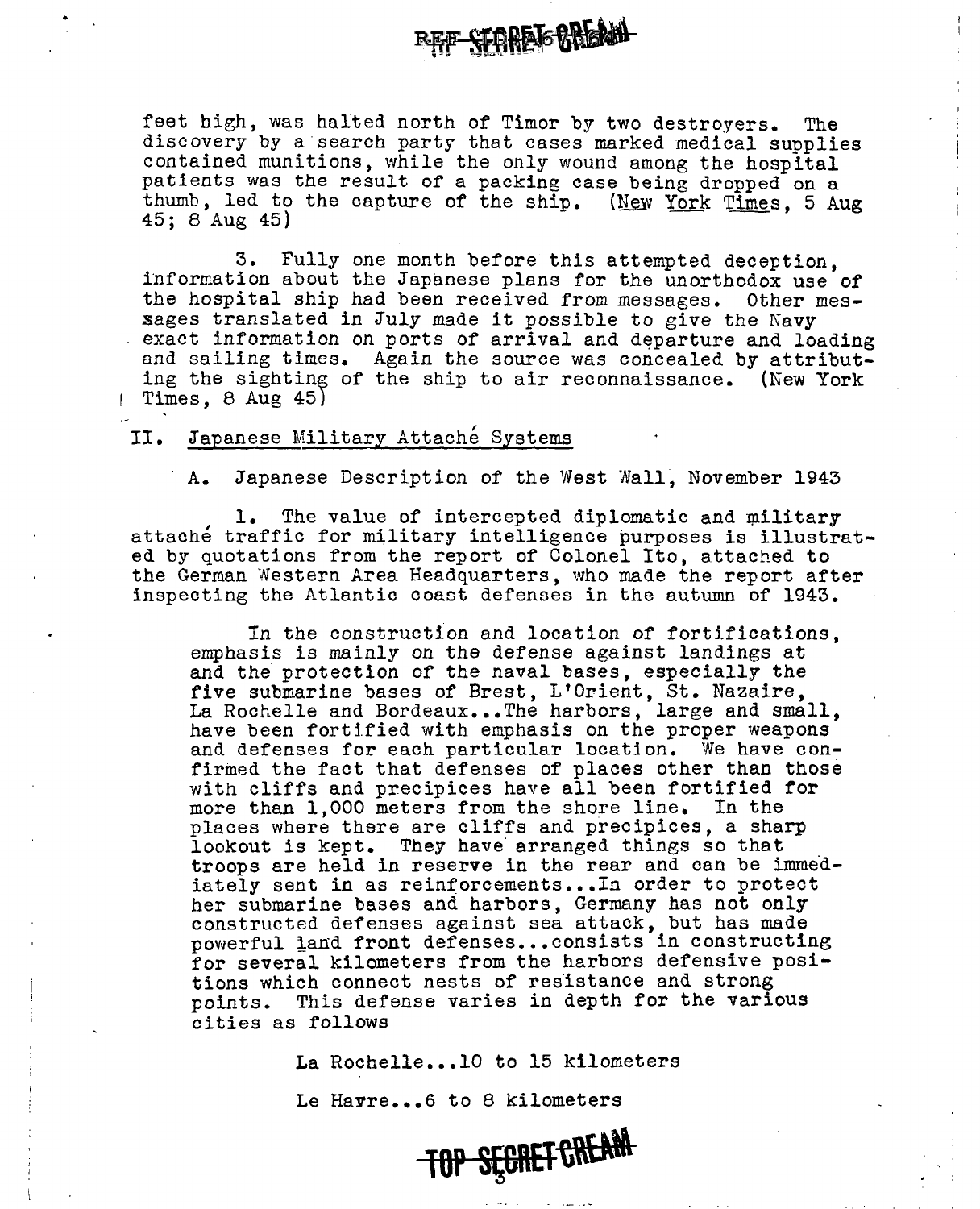## REF ID:A67564 **SECRET CREAM**

Cherbourg...7 kilometers

•

Boulogne 4 to 5 kilometers

Dieppe 2 to 3 kilometers

Examples of the types of army and navy coastal type guns used on the sea front in the defense of harbors: 200 La Rochelle district - four 60 caliber mm./naval guns; four 35 caliber  $-m-m-1$  -- $m-m-1$ army guns.

Royan district - four 280 mm. naval guns

Le Havre district - four 300 mm. guns

SHIEABURAWA (kana version of place name. May be Cherbourg) district - four 380 mm. heavy field pieces •••

In order to eliminate dead space in the neighborhood of the strong points, they have two or three grenade throwers firing from within the armored turret (?range?) 20 to 600 meters; speed of fire - 120 per minute; caliber, 50 mm. --g-- --g--. These are high-angle fire weapons. For defense against tanks, tank ditches (built in triangular cross-section with a span across the top of 5 meters and a depth of 3.5 meters} are constructed along the periphery of the strong points. In addition to having flanking fire provided by 2 or 3 casemates with 40 mm. Skoda anti-tank guns (?similar to?) machine guns·and 2 or 3 casemates with 60 caliber 50 mm. anti-tank guns, they have 2 or 3 gun shelters (Protected against bullets) with 60 caliber 50mm. antitank guns which they can drag out into the open to fight when the opportune moment comes. They also have mine fields in front·of and behind the tank ditches (anti-tank mines, anti-personnel and horse mines, etc., are used together; they are laid in three rows of 2 mines each for each 3 square meters). As far as infantry obstacles are concerned, in addition to the mine fields, they have wire entanglements both in back of the tank ditches and within the strong points. For the direct protection of the casemates, fixed-type flame throwers are buried in the ground nearby and set up so that they can be electrically ignited from the ringstelle.  $(D3348)$ 

## **TOP SECRET CREAM**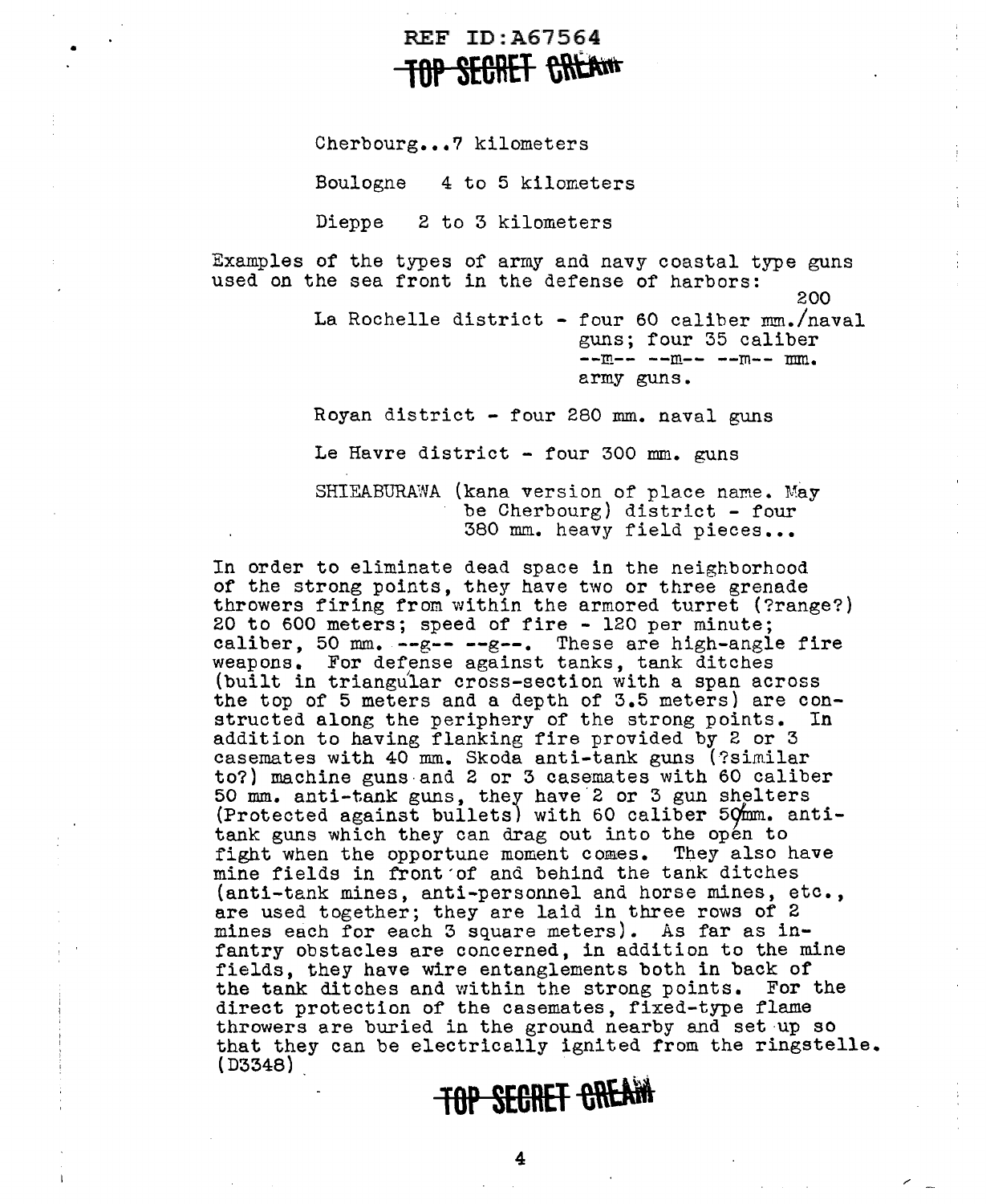#### B. The oss in Lisbon

' .

1. General Marshall in his letter to Governor Dewey of 25 September 1944, gave as an exampie of "the delicacy of the situation" that "some of Donovan's people (OSS), without telling us, instituted a secret search of the Japanese Embassy<br>offices in Portugal. As a result the entire military attache Japanese code all over the world was changed, and though this occurred over a year ago, we have not yet been able to break the new code and have thus lost this invaluable source of information, particularly regarding the European situation." (New York Times, 8 December 1945) Japanese code all over the world was changed, and though the occurred over a year ago, we have not yet been able to bread the new code and have thus lost this invaluable source of in mation, particularly regarding the Euro

2. A series of Japanese messages, read by the Army<br>Security Agency, gives a behind the scenes picture of the reper-<br>cussions of this episode. The OSS although misguided, apparently carried on their operations with some skill, since the first news that "American espionage agency in Lisbon knews minutest details of activities of Japanese ministry there and also has the Japanese codebook" came from the Italian General Staff in Rome (Rome/Tokyo, 6/29/43, #88542; Rome Circ. 6/29/43, Dl318) and was a complete surprise to Morishima, the Japanese minister in Lisbon. He assured Tokyo that "code books ••• could hardly have been stolen, because of careful precautions...Perhaps," he suggested, "You mean some of the messages were deciphered." He naturally wished to know the source of the Italian information. (Lisbon/Tokyo, 6/30/43, #88649) This point was never settled, according to the correspondence, but it was suggested that the report might have come from "...an Italian resident in Lisbon who has contacts with British and US Intelligence Agencies." The Japanese Legation continued to assert that it was impossible that "...their materials could have been seen by any unauthorized person." (Lisbon/Tokyo, ?/2/43, D-1316) An investigator, however, was sent to Lisbon where he was "resented and ill-treated." \Madrid/Tokyo, ?/12/43, #89812) Morishima then offered his resignation (Lisbon/Tokyo, 8/25/43, #95040) and his fellow-minister in Madrid thought it "only natural that he should be indignant and utterly discouraged" at this highhanded treatment. (Madrid/Tokyo, 8/26/43, #95095)

3. Although this ill-advised attempt to procure a copy of a codebook which was already being read apparently had results, they were not as disastrous as General Marshall's letter indicated. The code was not changed but on 18 September 1943, the Japanese introduced a new and more complicated system of enciphering the code. By the beginning of December of the same year, however, the new key had been solved and messages in the Japanese military attache system were again being read by the Army Security Agency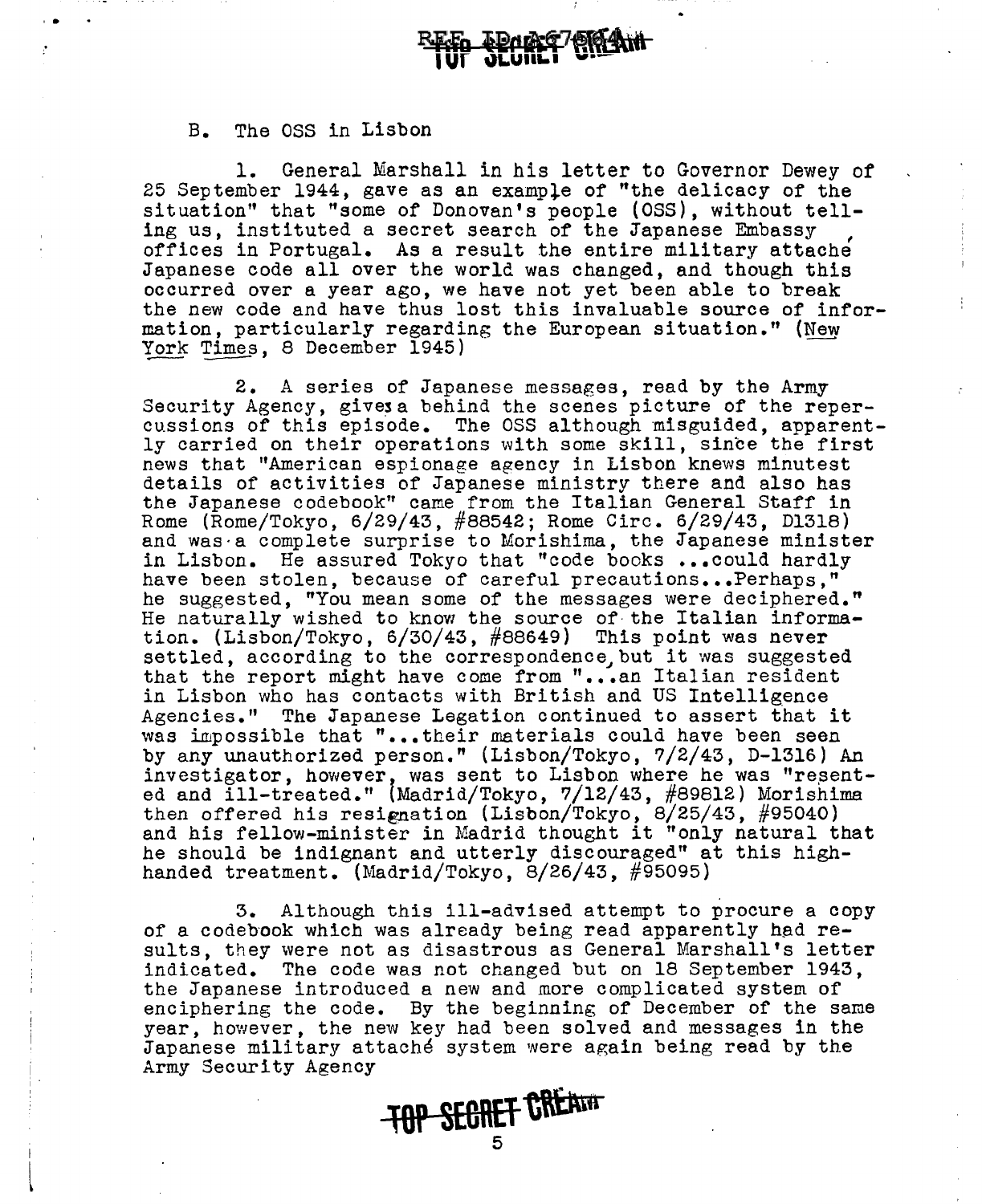## III. German . Diplomatic . System

i • I  $\cdot$   $\cdot$ 

'l I

A. Oscar Hellmuth, Secret Agent, 1943

**REF** 

1. The Blue Book on Argentina, the United States Government official indictment of the fascist regime in that country, emphasizes strongly the importance to the cause of<br>the Allies of the arrest of Oscar Hellmuth. In 1943 the Argenthe Allies of the arrest of Oscar Hellmuth. tine Government was negotiating with the Nazis in order to obtain German arms which were to be used to strengthen Argentina in her position of refusing to break relations with the Axis. According to the Blue Book the negotiations "culminated in Octtober 1943 in the ill-starred Hellmuth mission...The Argentine Government and Himmler's secret intelligence agents in Argentina selected Oscar Hellmuth, an Argentine national, as their common representative to enter into broad negotiations with the German Government in Berlin, not only for arms, but for many other types of mutual assistance. The mission failed but only because of Hellmuth's arrest en route by the Allies." He was removed from the ship on which he was travelling to Spain by British authorities in Trinidad in October 1943. (New York Times, 26 Jan 1944)

2. It is possible that the information which led to Hellmuth's arrest came from a message read by the Army Security Agency, which was sent by the German Charge d'Affaires in Buenos Aires to Berlin, 30 September 1943, in which he reported the intention of the Argentine Government to send Hellmuth, described as a co-worker of the Germans in Buenos Aires, via Spain to Berlin where he was to be received by the Fuehrer. {99937) This message was translated 24 October, six days before the arrest of Hellmuth in Trinidad. Coast Guard messages supplied the name of the ship on which he sailed. (CG #2125, ? Oct 1943; CG #2183, l? Oct 1943)

B. Cargo of Monte Albertia<br>1. According to the New York Times, the Minister of Economic "Narfare announced in London in November l943 that some weeks before "five ships plying between Buenos Aires and Spain were halted at British control points for search with the following melodramatic results: 40 drums stated on navicerts as containing paste were found full of liver extract, an important base in food compound for U-boat crews. Twelve drums had false bottoms and embedded in each was a disk of platinum three inches in diameter and weighing a pound, worth more than \$4,000 a piece but worth a king's ransom to Germany as a factor in the manufacturing of nitroglycerine for explosives. Also in the cargo were six tons certified as bacteriological peptone when in fact they were stuffed with small containers of gland extract powder for the treatment of shock. In making public this discovery the British showed what they and the Americans, with whom they are in close touch, are up against, as well as how the system is working. (New York Times, 10 Nov 1943)

**lOP SE6BET c\\a,,i**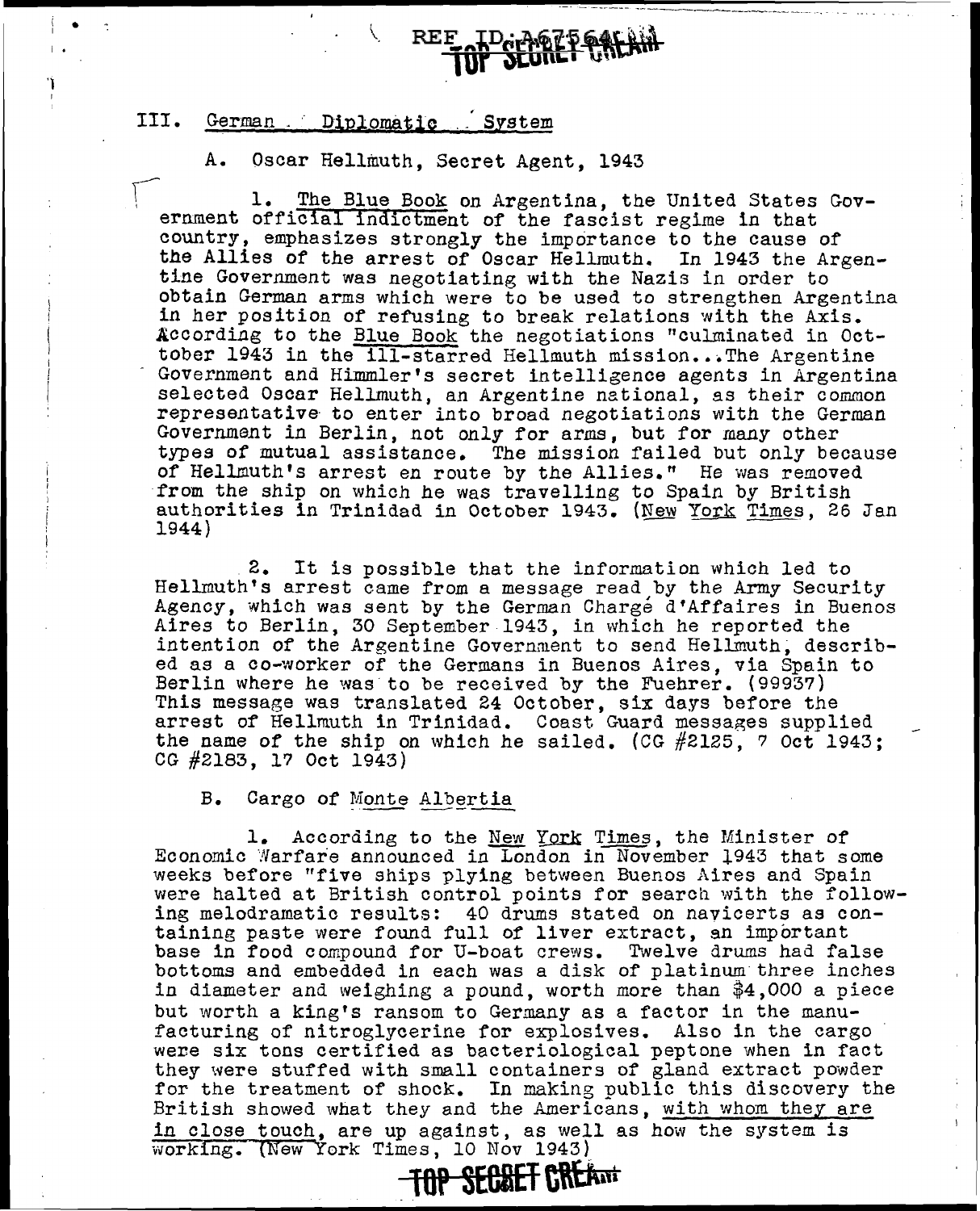2. A series of messages between Erich Otto Meynen, the German Charge d'Affaires in Buenos Aires, and Berlin, which were read by the Army Security Agency, revealed very clearly how the smuggling system worked. Ships officers or Argentine nationals were found who were willing to act as agents; (99954, 105329, 97119, 101652, 99630) their chief function, apparently, was to deliver the consignments to the German consul in the first harbor which the ships touched. (105329, 101652) In a ·message of 16 August 1943, translated 30 August, the arrangements for the cargo sent on the Monte Albertia, a Spanish cargo ship, were described: 40 boxes which had been declared as containing bile paste really consisted of "extract"; twelve of them had false bottoms covering 56 kilograms of platinum. Six boxes which supposedly consisted of peptone in reality contained pituitary extract. (95049)

#### IV. German Low Echelon Army Systems

•

I

 $\mathbf{u}$ 

A. Signal Intelligence Operations in the Field

1. The Operational History of the 849th Signal Intelligence Service, Mediterranean Theater of Operations, describes the nature of the intelligence produced by radio intelligence organizations, which attacked enemy low and medium security organizations, which attacked enemy low and medium security<br>traffic in the field. In comparatively static periods, attended by low volumes of radio traffic, information obtained from these types of enemy messages tended to deal with such topics as strength reports and ammunition returns, artillery and mortar fire orders, relief of personnel and changes of position, patrol activity and location of enemy units and positions. Intelligence of this kind made it possible to maintain a constant check on enemy activities, intentions and dispositions; to keep order of battle files up to date; and to know in advance of proposed Allied targets and possible enemy target points, on the basis of which the latter were often shelled or bombed successfully. During times of tactical activity, when radio activity also, of course, increased, enemy traffic supplied up-to-the-minute, play by play descriptions of engagements, often before the information was received from Allied troops, and betrayed enemy intentions and relocations before their actual execution.

2. Some illustrations of this type of intelligence and the use to which it was put are taken from the account of the operations of Detachment E. 849th SIS, in Italy: "As the the operations of Detachment E, 849th SIS, in Italy: Allied forces crossed the Volturno the mobile 3 Panzer Grenadier Division was identified on 12 October as coming into the line, suggesting that it was to cover further withdrawal and that the enemy did not intend to make a stand at the river line. Three days later the line was revealed to run generally from Ameglio to Ailan to S. Massima." (p. 42) "When the enemy inland

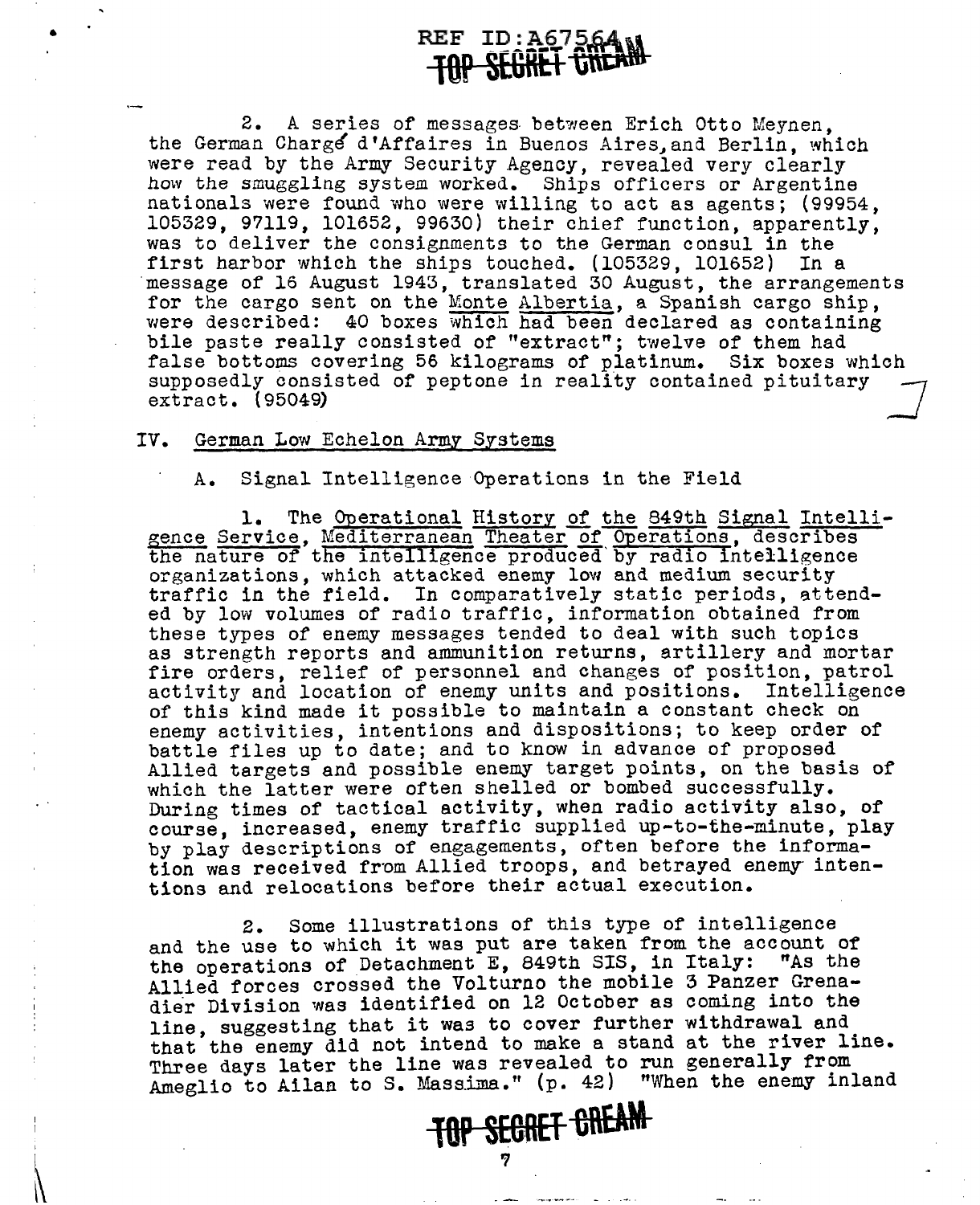$\bullet$  .

forces were withdrawing along the main route across the Mignano bridge, Allied bombers attacked the bridge the morning of 29 October, but could not determine the damage. By noon the Hermann Goering Engineers code was broken and revealed that the bridge had been destroyed beyond immediate repair and that traffic was to be re-routed through Conca. Early that afternoon the enemy alternate route of withdrawal was put under attack and bottled up." (p. 43) At Anzio: "Early realizing the important part artillery was to play in the enemy attempt to contain the beachhead, changes in the operating. set-up were effected which brought the application of Signal Intelligence to a peak of effectiveness. Single isolated messages would not suffice. Detailed records were kept of each individual enemy group, of every location, mission and the number of rounds fired. Four of the Intelligence Staff men were assigned to keep a constant watch on voice frequencies. Although the enemy re-enciphered the code some five times, continuity in reading the code was maintained throughout the operation. So detailed was the tabulation kept of radio reperts that at any given time it was known just how many rounds a given bettery had expended or how much ammunition it had received, or what its alternate position was. So close was the liaison with Allied counterbattery that enemy reports of Allied fire were used as correction data for Allied firing guns." (p.44) "On 24 May with the main VI Corps attack northward toward Cori, messages on the 105 Flak Regiment net showed that some 4 or 5 of its Battalions were located between the 335-355 northings and 912-961 eastings. Since this unit had been operating in a ground anti-tank role, it clearly showed that the enemy expected an armored thrust to the Northwest, which indeed was the plan. At about this time the decision was made to move troops over the mountain, which soon hopelessly split the enemy forces." (p. 45)

3. Similar examples may be found in the Third Army Radio Intelligence History in Campaign of Western Europe, prepared by Signal Intelligence Service of Headquarters Third U.S. Army. For instance, "As early as D-day itself, reconnaissance traffic of the 21 Panzer Division was intercepted on the English side of' the Channel indicating the formation's committment in the Caen sector." (p.31) "Headline news on 31 July came with the disclosure that 2 SS Panzer division headquarters was located at Montbray, and on the same day the need of ammunition by the Division's artillery regiment was expressed in traffic of that formation." (p. 32) "Reconnaissance patrols of 21 Panzer Division on the 16th of August provided the highlight of activity to that date giving extensive reports on the situation at the south end of the Falaise Gap. 2 Panzer Division was *men*tioned as 'the left flank neighbor', and tanks of the 9 SS Panzer Division were reported in Lacourbe and Montgaroult. The reconnaissance missions of this group shifted the following day to an area east of Falaise and continued their conveniently detailed reports indicating that it was one of the prinicpal units covering the withdrawal east from the gap to the Seine." (p. 34)

**TOP SEGRETUREAM**